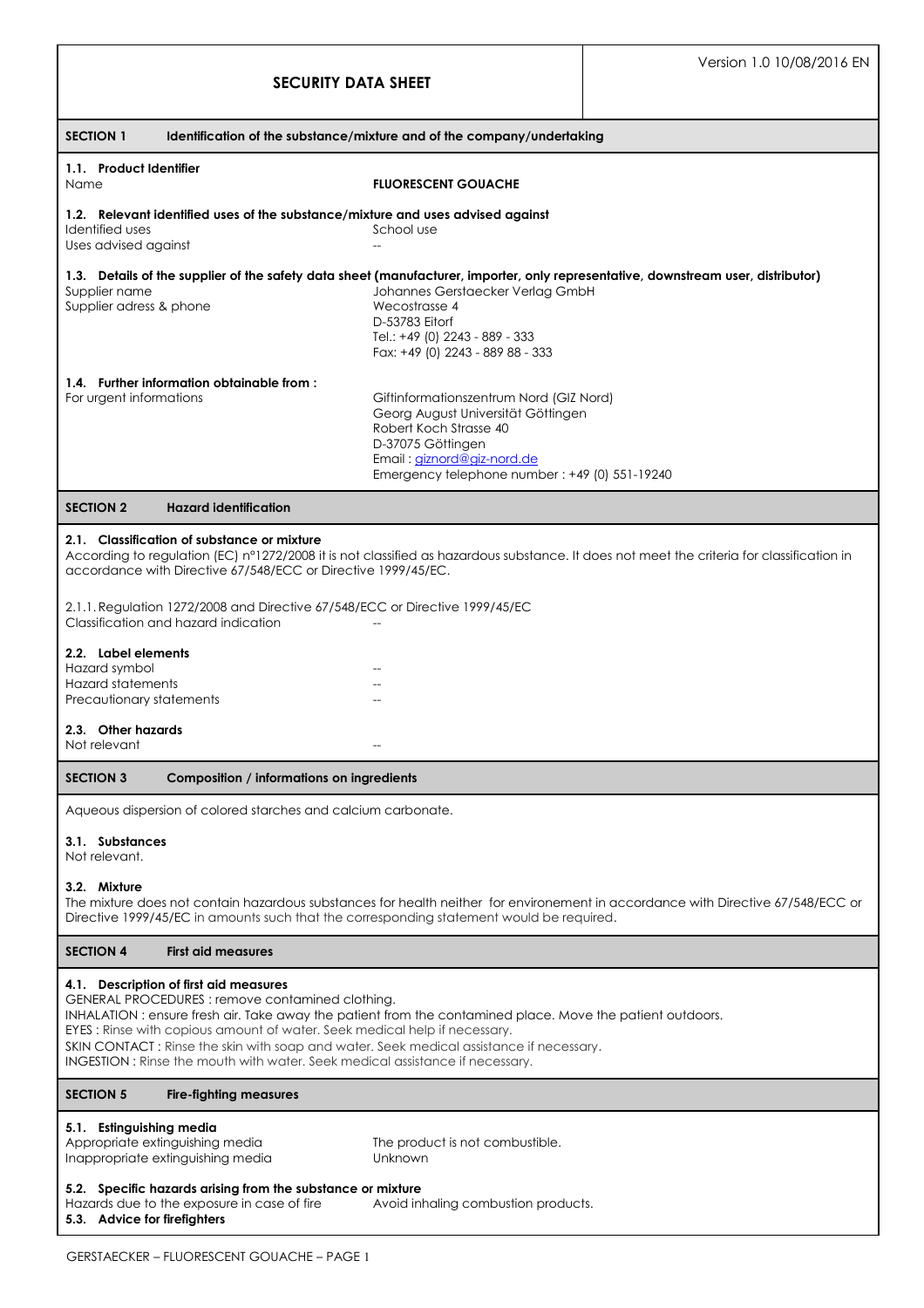# **SECURITY DATA SHEET**

General informations Cool bowls by means of water jets to avoid the decomposition of the product and the release of dangerous substances for the health. Watch to make use always of a complete fire-guard protection equipment. Get back waters of extinction which should not be cross-posted in sewers. Eliminate the contaminated water used for the extinction and the residues of the fire in the respect for existing standards.

#### **Equipments**

Normal clothes of fight(wrestling) against the fire(light), the autonomous respirator with compressed air with opened circuit ( EN137), combination(overall) flash eliminators ( EN469), gloves flash eliminators ( EN659) and boots of fire brigades (HO A29 or A30).

# **SECTION 6 Accidental release measures**

#### **6.1. Personal precautions**

Avoid contact with skin and eyes. Wear waterproof gloves and appropriate safety glasses.

#### **6.2. Environmental precautions**

Do not allow to enter into soil/subsoil. Do not allow to enter into surface water or drains. Retain contaminated washing water and dispose it.

#### **6.3. Methods et material for containment and cleaning up.**

In case of dispersal, absorb the product with some sand, earth, some sawdust and sweep. Use containers of adequate rejections. Eliminate the rests with water and cleaner.

#### **SECTION 7 Handling and storage**

### **7.1. Precautions for safe handling**

Use clothes and protection equipment recommended. Treat the product by respecting the measures of hygiene. Avoid the contact with the skin and the eyes. Aerate premises during the manipulation and the use, particularly in the stuffy spaces where big quantities are used.

#### **7.2. Conditions for safe storage, including any incompatibilities**

Protect from frost. Store in a fresh and dry place (between 5 and 25 °C). The frost affects the physical properties and can damage the product. Don't leave under the direct rays of the sun (behind a window) or near a source of heat.

## **SECTION 8 Exposure controls / personal protection**

#### **8.1. Personal protection**

Protection of the skin : apron or protective working cloth in case of spatters or in case of contact repeated with the product. Measures of hygiene : wash hands after manipulation of the product. Treat by following good hygienic practice and conditions of safety.

### **SECTION 9 Physical and chemical properties**

### **9.1. Informations on basic physical and chemical properties.**

| Appearene |
|-----------|
| Colour    |
| Odour     |

Appearence semi liquid semi liquid according to tint Odour odourless

#### **SECTION 10 Stability and reactivity**

### **10.1. Reactivity**

Stable under normal conditions.

# **10.2. Chemical stability**

Stable under normal conditions of use and storage.

### **10.3. Possibility of hazardous reactions**

Stable under normal conditions.

# **SECTION 11 Toxicological informations**

### **11.1. Informations on toxicological effects**

In the lack of experimental toxicological data on the product, the possible dangers of the product for the health were estimated on the basis of the properties of contained substances. To date, was highlighted no toxicological effect of this product.

### **SECTION 12 Ecological informations**

#### **12.1. Toxicity**

Not dangerous for the environment. The product is miscible with water.

# **SECTION 13 Disposal considerations**